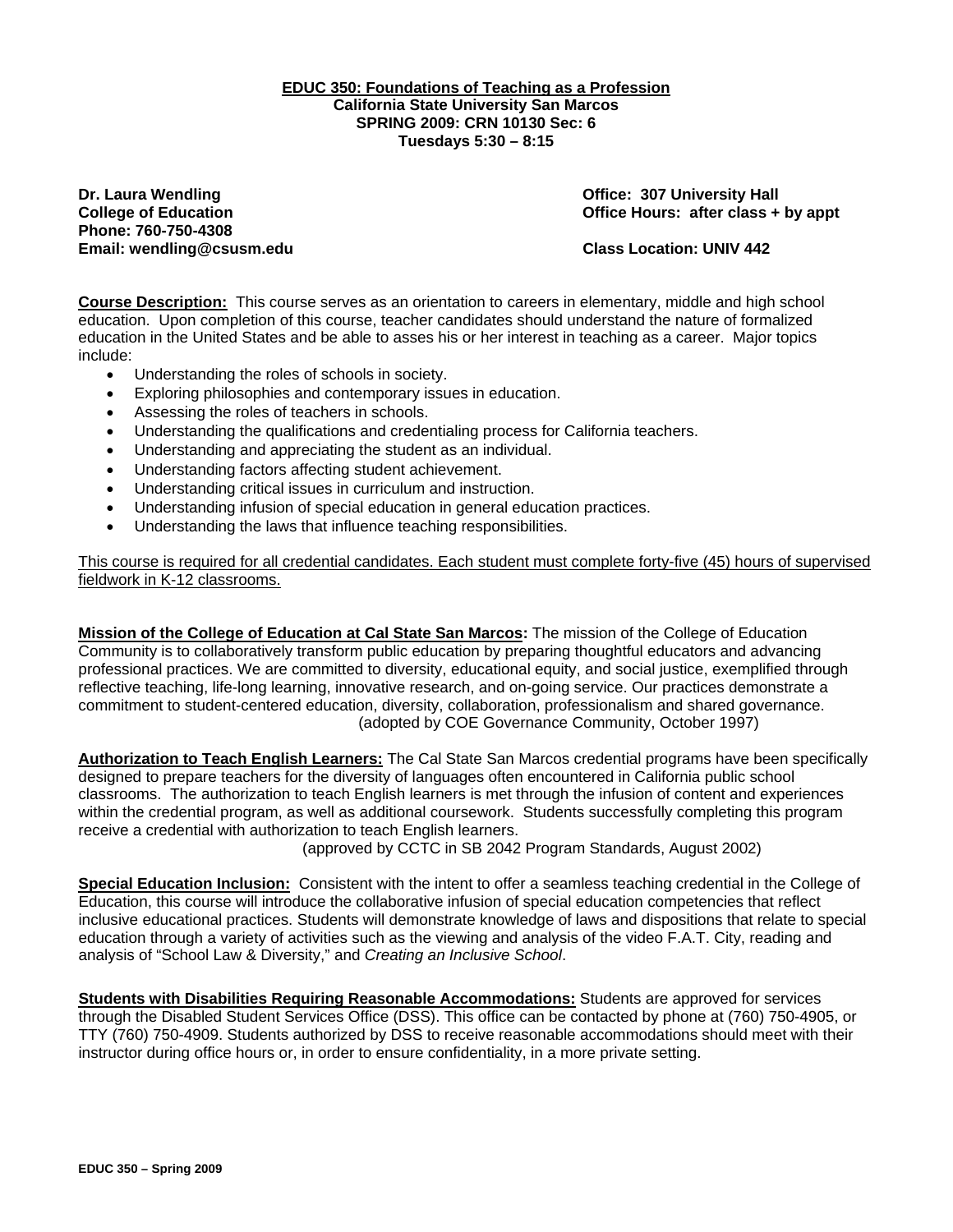**College of Education Attendance Policy:** Due to the dynamic and interactive nature of courses in the College of Education, all students are expected to attend all classes and participate actively. **Absences and late arrivals/early departures will affect the final grade**. A minimum grade of C+ is required in EDUC 350 to qualify as prerequisite for admission to the Cal State San Marcos teacher credential program. COE attendance policy states, "At a minimum, students must attend 80% of class time, or s/he may not receive a passing grade for the course at the discretion of the instructor. Individual instructors may adopt more stringent attendance requirements." Should students have extenuating circumstances, please contact the instructor as soon as possible. In this section of EDUC 350, the following attendance policy will apply: One class session may be missed without penalty to your grade. Each additional missed session will drop your final grade by 1/3 grade point.

**Credential Program Recommendations:** As one of several evaluation methods, EDUC 350 course instructors are asked for feedback concerning credential candidates who are applying for programs at Cal State San Marcos. Keep in mind that your professionalism and hard work in this class not only affect your course grade, but also indicate your readiness for a credential program.

**Field Work:** In addition to in-class work, assigned readings and projects, students will participate in forty-five (45) hours of supervised fieldwork assignments in a variety of public school settings. Details on the fieldwork are found on the COE syllabus webpage, at the top of the list of syllabi for this semester. Documentation of these hours is required to receive a grade in EDUC 350. Cal State San Marcos students are expected to adhere to professional standards in their dress and behavior in the field. Required clearances (fingerprints, TB test) are the responsibility of the student. A recommendation (usually from the classroom teacher where most of the fieldwork is done, also known as a Field Experience Recommendation) is a requirement for admission to the Cal State San Marcos Teacher Credentialing programs.

**Use of Technology:** Students are expected to demonstrate competency in the use of various forms of technology (i.e. word processing, electronic mail, use of the Internet, and/or multimedia presentations). Specific requirements for course assignments with regard to technology are at the discretion of the instructor. Keep a digital copy of all assignments for use in your teaching portfolio. Details will be given in class.

**All University Writing Requirement:** All courses at CSUSM require a 2500 word writing requirement. In this course, you will required to write extensively through the following assignments: weekly reading log, teacher interview, choice book report, contemporary issues research, educational philosophy paper, inclusion assignment, field experience reports, and various in-class writing assignments.

**CSUSM Academic Honesty Policy:** "Students will be expected to adhere to standards of academic honesty and integrity, as outlined in the Student Academic Honesty Policy. All written work and oral assignments must be original work. All ideas/materials that are borrowed from other sources must have appropriate references to the original sources. Any quoted material should give credit to the source and be punctuated with quotation marks.

Students are responsible for honest completion of their work including examinations. There will be no tolerance for infractions. If you believe there has been an infraction by someone in the class, please bring it to the instructor's attention. The instructor reserves the right to discipline any student for academic dishonesty in accordance with the general rules and regulations of the university. Disciplinary action may include the lowering of grades and/or the assignment of a failing grade for an exam, assignment, or the class as a whole."

Incidents of Academic Dishonesty will be reported to the Dean of Students. Sanctions at the University level may include suspension or expulsion from the University.

## **Plagiarism:**

As an educator, it is expected that each student will do his/her own work, and contribute equally to group projects and processes. Plagiarism or cheating is unacceptable under any circumstances. If you are in doubt about whether your work is paraphrased or plagiarized see the Plagiarism Prevention for Students website http://library.csusm.edu/plagiarism/index.html. If there are questions about academic honesty, please consult the University catalog.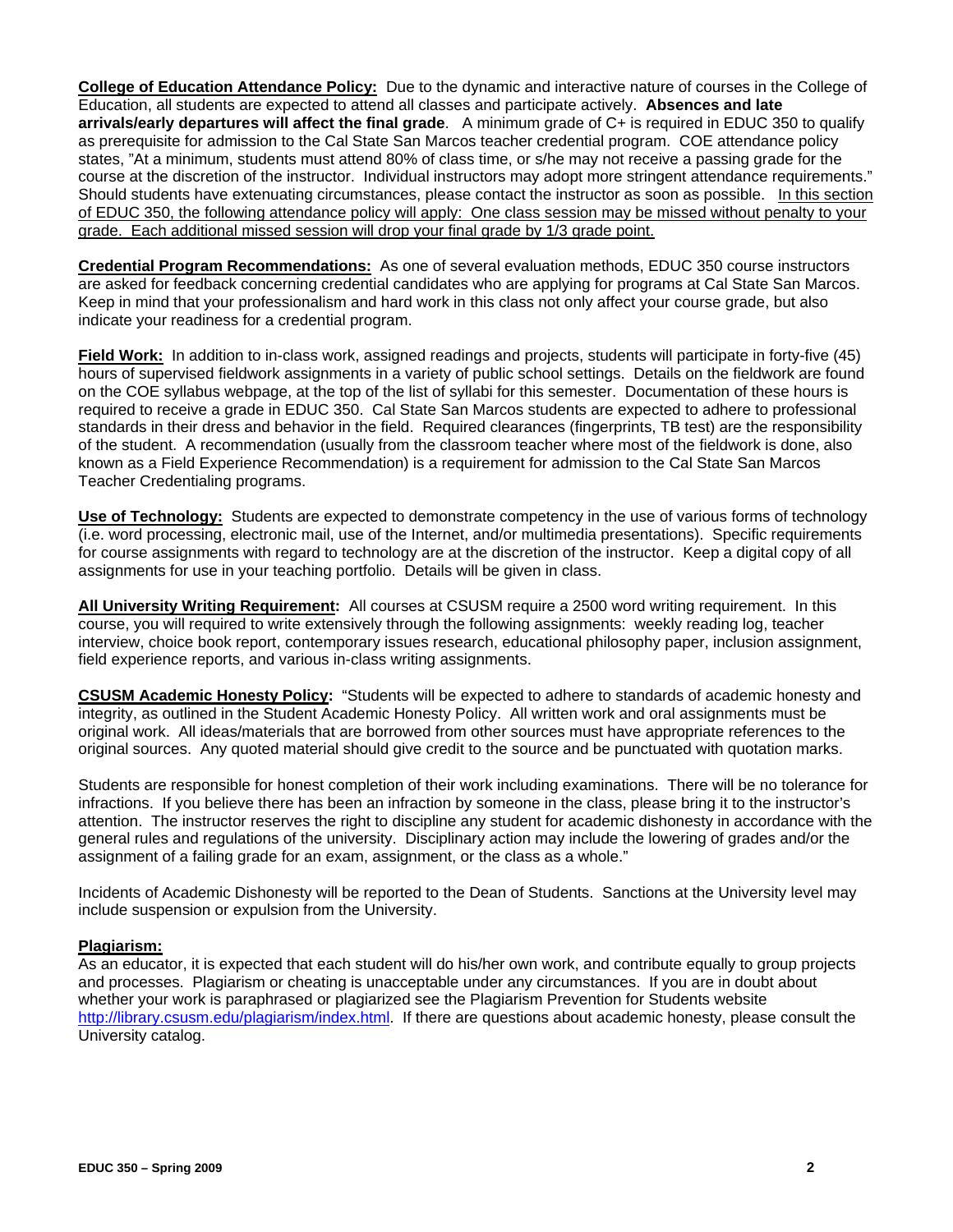instructor. **Course Requirements:** Teacher education is a professional preparation program. It is expected that students will come to class prepared to discuss the readings, submit required assignments, and participate in class activities. Students are expected to adhere to academic honesty and integrity, standards of dependability, confidentiality and writing achievement. Because it is important for teachers to be able to effectively communicate their ideas to students, parents, colleagues, and administrators, writing that is original, clear and error-free is a priority for the College of Education. It is expected that work will be turned in on time. Please discuss individual issues with the

**NOTE: If you will be absent, notify the instructor via email, as soon as possible, so arrangements can be made to save handouts, etc. You should also submit that day's written assignments via email to avoid deduction of points. Assignments are downgraded by 10% for each day late – after one week assignments receive no credit. Also, if you are given the option to revise your work, you must resubmit by the next class session.** 

# **Required Texts:**

 *Education that is Multicultural.* Thomson & Wadsworth. **(GG)**  Grant, Carl. A. & Gillette, Maureen. (2005). *Learning to Teach Everybody's Children: Equity, Empowerment and* 

Villa, Richard A. and Thousand, Jacqueline S. (2005). *Creating an Inclusive School.* Alexandria, VA: Association for Supervision and Curriculum Development. (Chapters 1-3 + selected "Voices") **(VT)** 

#### **ONE of the following "Choice Books" to be determined IN CLASS:**

| Avi          | (1991) Nothing but the Truth.              | Avon Books, Inc.                                                   |
|--------------|--------------------------------------------|--------------------------------------------------------------------|
|              | Codell, E. R. (2001) Educating Esmé.       | Chapel Hill, NC: Algonquin.                                        |
|              | Diver Stamnes (1995) Lives in the Balance. | Albany, NY: SUNY Press.                                            |
| Foster, M.   | (1997) Black Teachers on Teaching.         | New York: New Press.                                               |
| Michie, G.   | (1999) Holler If You Hear Me.              | New York: Teachers College Press.                                  |
| Paley, V. G. |                                            | (1993) You Can't Say You Can't Play. Cambridge, MA: Harvard Press. |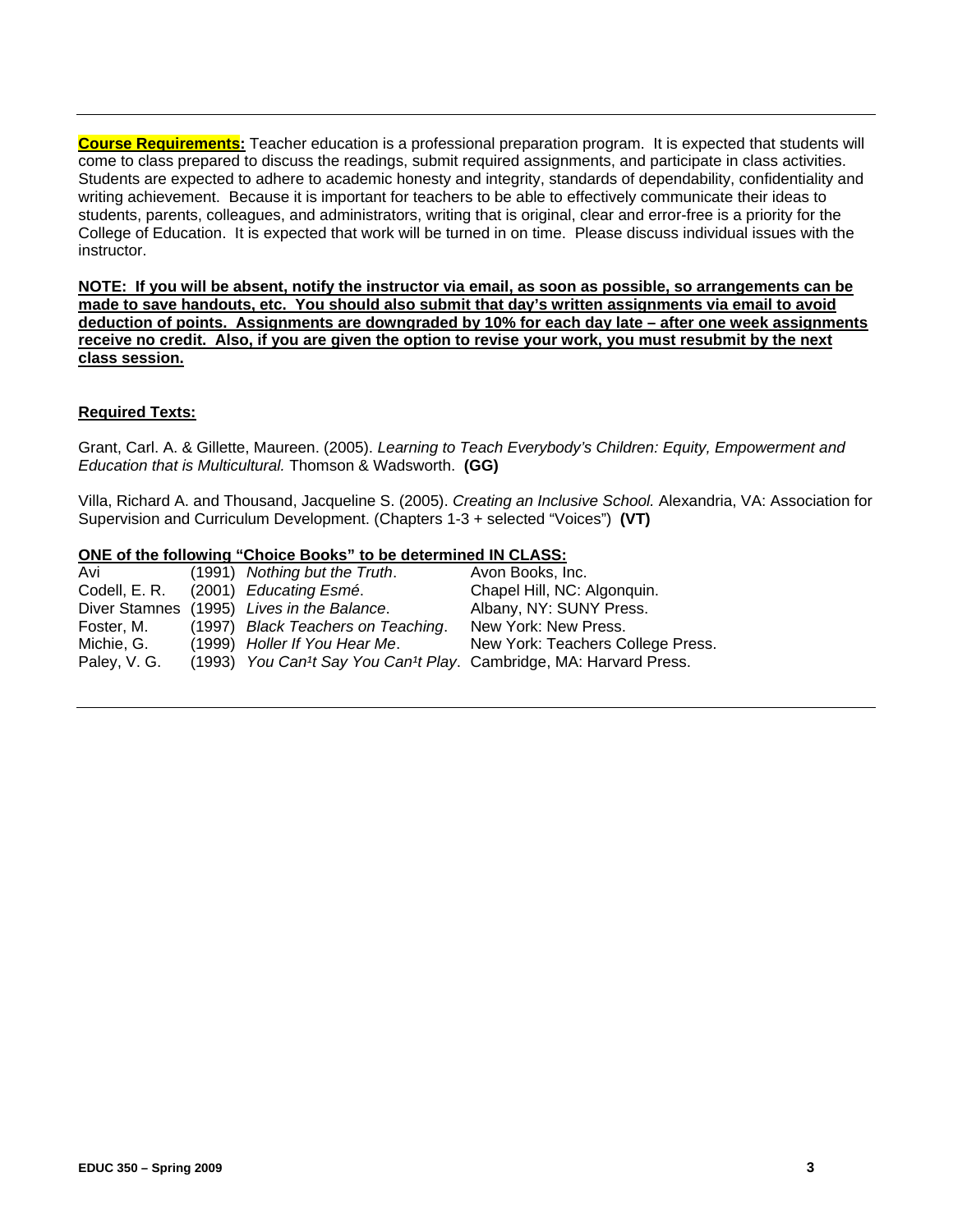# **ASSIGNMENTS...**

*Please keep a copy for yourself of all submitted assignments and do not submit papers in binders / folders.* 

# ¾ **Participation & Professionalism (10 points)**

This class is designed for hands-on, active learning that requires some "stepping out" in order to better understand the role of teacher and learner. Some of these activities include partner and small group teaching presentations, group discussions, and different kinds of reflective writing. The primary purpose of these assignments is personal reflection and growth, as well as serving as fuel for our discussions. Attend class prepared to discuss assigned readings/topics and to be a cooperative participant.

# **Key skills/knowledge I'll be evaluating:**

- Do you participate in class discussions productively, sharing your knowledge and understandings?
- Can you interact productively with your peers, taking on a variety of roles (leader, follower, etc.)?
- Do you contribute appropriately during group work to do your "share"?
- Are you able to accept others' opinions?
- Are you supportive of others' ideas? Do you have a "can do" attitude?
- Do you support your peers during their presentations?
- Can you monitor and adjust your participation to allow for your ideas as well as others' to be heard?

# ¾ **Reading Response Log (10 points)**

The reading log provides an opportunity to reflect on learning about teaching through the assigned readings. In the log you will be asked to both summarize key points and reflect on what you have read. You will also share your writing with another student at the beginning of each class session. You will begin the semester with full credit. Points will be deducted if submissions are incomplete. Reduced credit will be given for late submissions. Reading Log format is provided later in this syllabus.

# **Key skills/knowledge I'll be evaluating:**

- At what level have you comprehended the reading? Is your work reflective of the issues and your thinking?
- What connections and relationships have you been able to make with the reading and prior class discussions, fieldwork, and class activities?

# ¾ **Classroom Observation Record (log) and 5 Classroom Observation Reports (15 points)**

This assignment is designed to help you to better understand the complexity of today's classrooms, students and the various ways teachers address the needs of their classes – and to engage in a variety of classroom settings in order to determine if, and at what level, you might want to teach. Forms are located on the College of Education website under "Current Syllabi".

Students will maintain a log of hours spent observing/participating in classrooms. This log should reflect a minimum of 45 hours spent in various classrooms at different grade levels and on different sites. In addition, students will document their field observations, connections to concepts studied in EDUC 350, analyses, and questions through 5 formal written Classroom Observation Reports. The format will be explained in class.

## **Key skills/knowledge I'll be evaluating:**

- Can you articulate your assumptions/expectations about a given setting and then identify how your observation affects those assumptions/expectations?
- Can you observe key details, seeing both the "big picture" of the classroom and specific methods, interactions, etc.?
- Can you responsibly monitor your placement to include meeting the requirements of varied settings and minimum hours?
- Can you relate your class work and readings to your observations and provide an insightful analysis?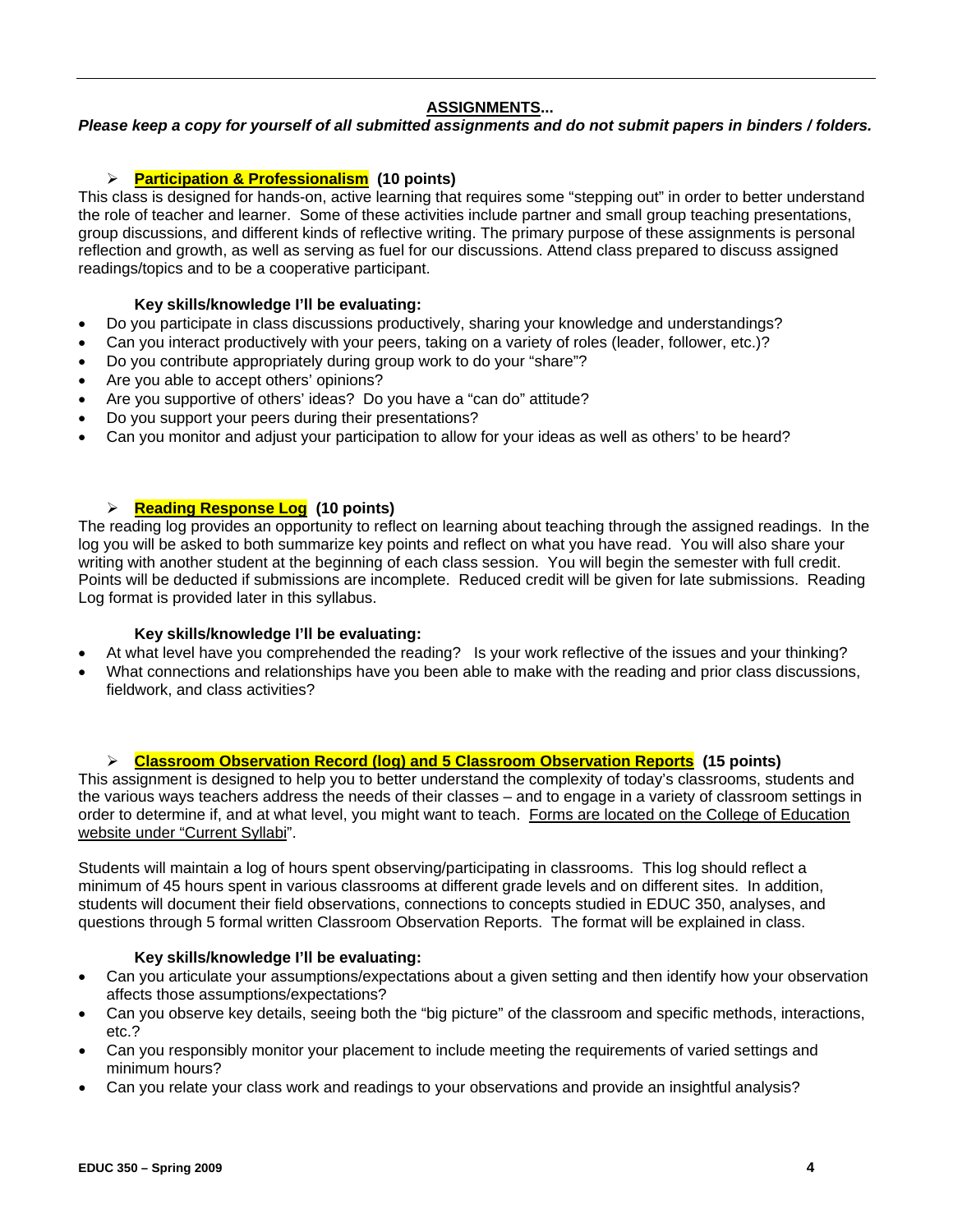# ¾ **Interview Assignment (10 points)**

Select one of the following individuals to interview:

- 9 *K-12 Public School Teacher*: One way to better understand what it is like to be a teacher is to talk to a real one! Interview one with at least 3 years of experience or one who has retired in the last year or two.
- 9 *Senior Citizen*: Find someone 60 years of age or older and compare/contrast schooling in the past and at present!
- 9 *Public School District Personnel Officer*: Go straight to the top and find out what the key local issues are as well as what districts are looking for when they hire new teachers!

Ideas for questions will be provided and you are encouraged to design your own questions. You will share your findings in class and turn in a written summary of the interview results, in narrative form, that will analyze the responses and provide personal reflections based on readings and class discussions.

## **Key skills/knowledge I'll be evaluating:**

- Were you able to arrange, organize, and conduct an interview that yielded useful and interesting information?
- If you were not sure of answers, did you ask your interviewee for clarification so you understood? Did you use follow up questions to probe for deeper responses?
- Were the questions you created thought provoking?
- • Were your analyses and reflections based on information you have learned in EDUC 350 and prior knowledge?

## ¾ **Choice Book Review and Group Presentation (10 points)**

Prepare a 1 to 2 page essay (double spaced) in which you take on the role of "book reviewer." Assume your audience has read the book (don't retell the story). Consider the following questions:

- $\checkmark$  How has your view of teaching changed as a result of reading this book?
- $\checkmark$  What is the most valuable "learning" to be gained from this book? What did the author "miss"?
- $\checkmark$  What did the teacher(s) do to address the students' needs?
- $\checkmark$  How does the experience of the teacher(s) relate to the readings and discussions from your coursework this semester?

Group Presentation: All students selecting the same book will work together to prepare a group "dramatic" presentation to share your knowledge and insights with other students.

## **Key skills/knowledge I'll be evaluating:**

- Were you able to devise a well written book review that addresses the questions above in a thoughtful/analytical manner?
- Were you able to work well with your peers and develop an engaging group presentation?

## ¾ **Current Events in Education (5 points)**

Sign up for a date when you will be responsible for presenting an item from the week's news in education. The item may be from the internet (e.g., www.edweek.org/), newspaper, or magazine, and may pertain to local or national/international issues. You will summarize and present the importance of the news for your classmates in 5 minutes maximum.

#### **Key skills/knowledge I'll be evaluating:**

- Did you select an article that has depth and importance?
- Can you speak articulately about your article's content?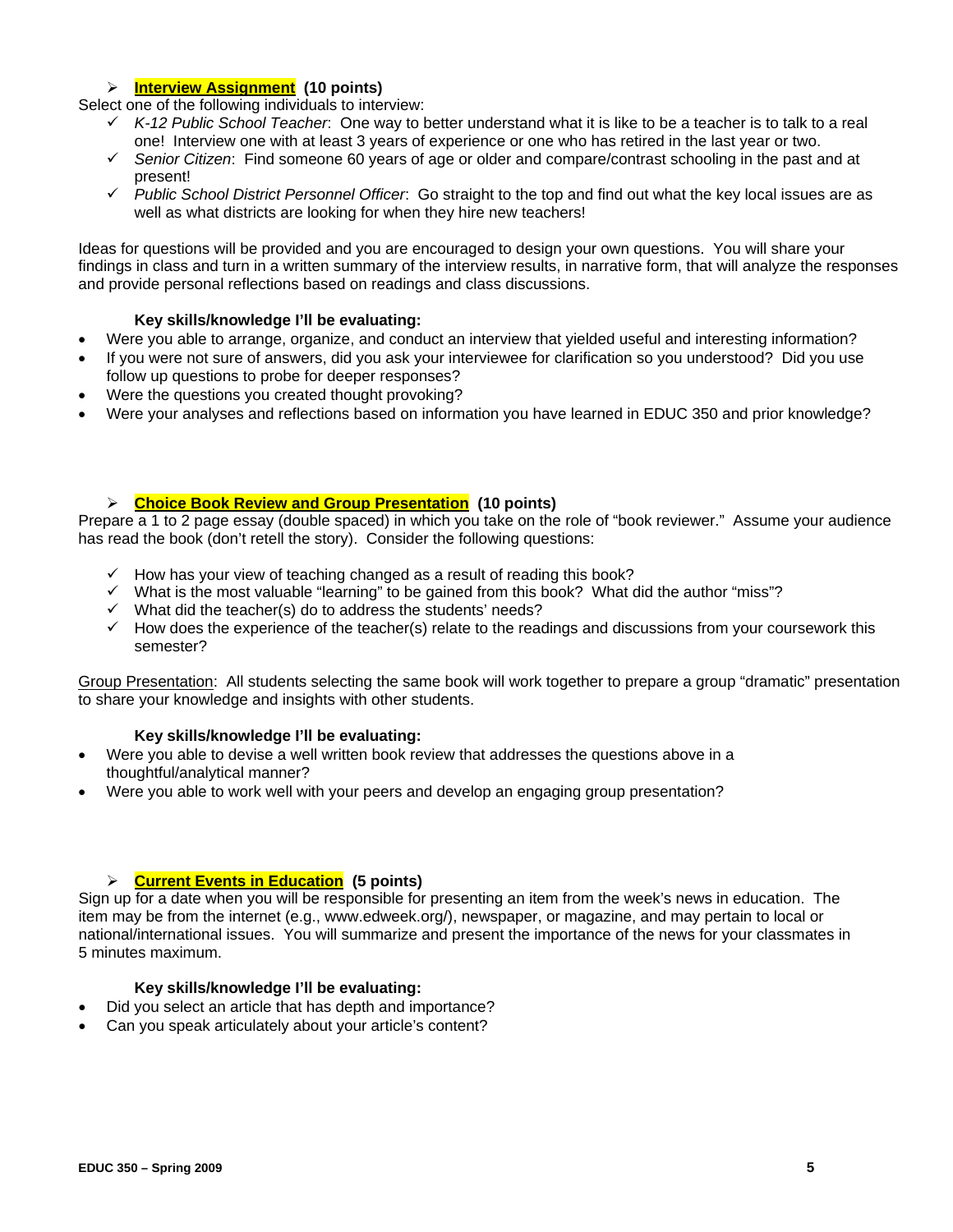# ¾ **Inclusion Assignment—The Outsider (10 points)**

 connection to the VT text. Consider the following questions: Many students with special needs come to view themselves as "outsiders" because they are labeled as different from the typical student. But most of us experienced some sense of being an outsider during our K-12 years. After reading chapters 1-3 in *Creating an Inclusive School* and at least two of the *Voices of Inclusion*, write a reflective essay (2 to 3 pages, double spaced) wherein you comment on your own (or a friend's) school experience that caused you to feel like an outsider. Reasons could include differences due to gender, religion, looks, beliefs/interests, family situation, academic ability, etc. Make at least 1 specific

- $\checkmark$  What personal characteristics fostered your (or your friend's) feelings of being an outsider?
- $\checkmark$  How did you react and cope with the situation?
- $\checkmark$  Did you share your experience with any teachers? Did any teachers assist you?
- $\checkmark$  What could school staff, parents or friends have done to help?
- $\checkmark$  In what ways did this experience change you? What did you "learn" from this experience?
- $\checkmark$  How might this experience make you a more sensitive teacher?

# **Key skills/knowledge I'll be evaluating:**

- Were you able to devise a cogent written reflection that addresses the questions above in a thoughtful/analytical manner?
- Did you make at least one specific (quote) connection to the VT book?

# ¾ **Contemporary Issues Research (15 points)**

Choose a major contemporary issue in education that interests you and a partner. Research the issue together and prepare an oral report to share in class. The presentation should provide a description of the issue, its pros and cons, an analysis of the issue's implications (the "so what"), and a summary or conclusion.

At the time of your presentation each partner group will provide a one page typed abstract as well as a selected reading list (12-15 references in bibliographic form) for each class member. The instructor's copy should include each member's name and a description of each person's role in researching the topic and developing the presentation. Each group will also be responsible for developing a peer and self-evaluation for their presentation that will be given to the instructor after the oral presentation is completed. Selected members of the class will use the peer evaluation, and the group presenting will use the self-evaluation. Additional guidelines, format, and suggested topics will be discussed in class.

## **Key skills/knowledge I'll be evaluating:**

- Do you understand a major issue affecting education and can you speak intelligently to your peers?
- Did you read from enough sources to gather relevant information and then present this in a synthesized manner?
- Are you able to organize resources (materials, people, etc.) in support of a goal (in this case, your presentation—which includes the use of Power Point technology)?
- Did you present your information confidently, creatively, concisely and in an organized manner?
- Are you able to apply what you've learned about effective teaching to engage your audience during your presentation?
- Did you develop an appropriate abstract and bibliography?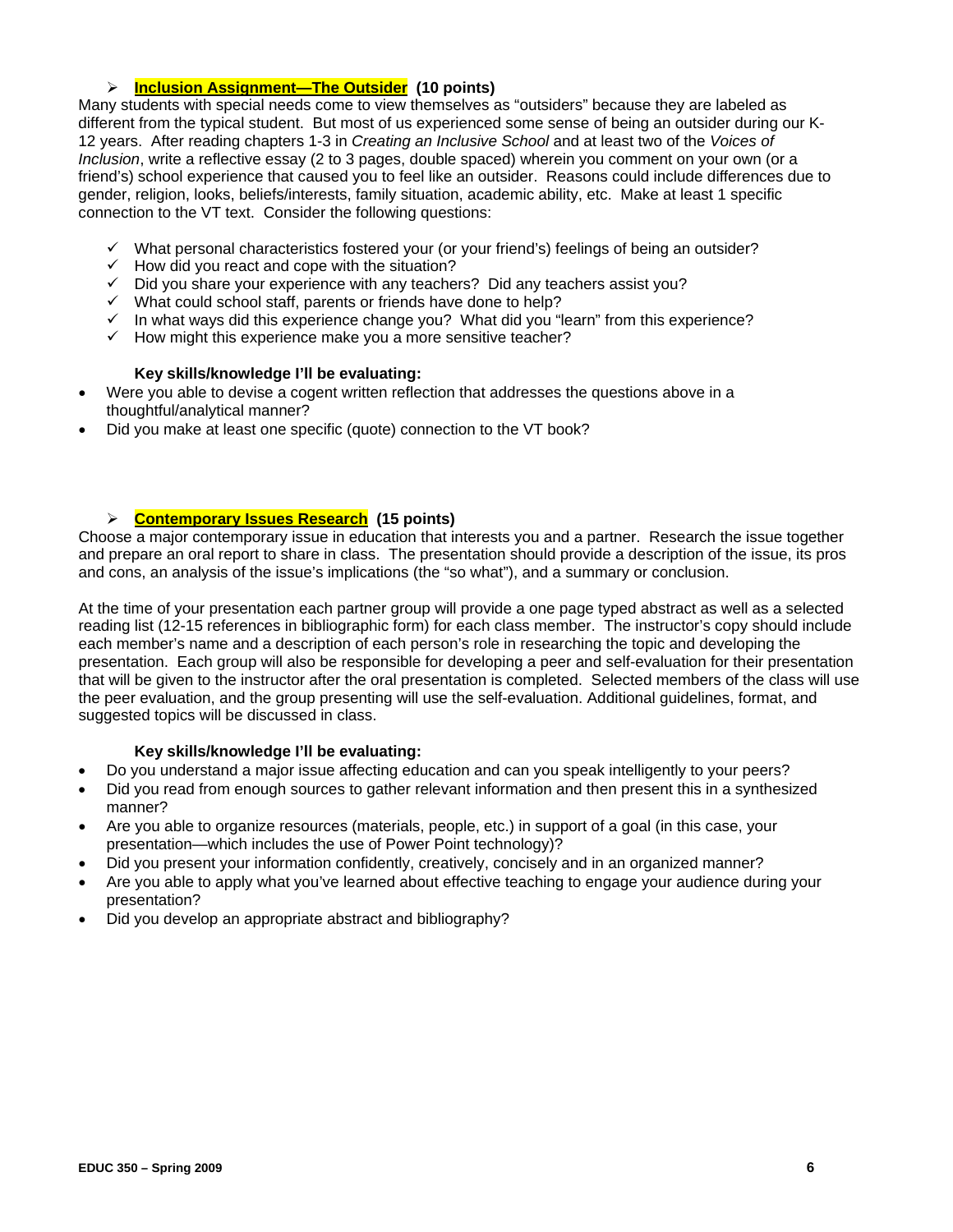# ¾ **Personal Philosophy of Teaching, Learning, Schooling & Inclusivity (15 points)**

To summarize your learning in this course, help you to clearly articulate your emerging beliefs about teaching, learning, schooling, & inclusivity, and prepare for future interviews, you will be asked to submit a paper in which you imagine what you would say to the hiring committee of a school district if asked to describe your own distinct set of beliefs about teaching, learning and schooling. In preparing this assignment you will develop the paper over the course of the semester and will experience the process of drafting (two drafts are required for in-class work), giving and receiving reader response, and revision as stages of the writing process (experiencing firsthand what you should do as a teacher with your students). More information about the paper will be given in class.

## **Key skills/knowledge I'll be evaluating:**

- Did you draw on all your resources/experiences (not just the book) to write your philosophy?
- Are you clear about your own beliefs? Did you address the needs of all learners?
- Can you articulate your ideas fluently and coherently with correctness?
- Is it clear you have had enough exposure to schools to write your current philosophy?
- Did you address the areas of teaching, learning, schooling and inclusivity?

Grades will be determined by the total number of points earned (100 points possible):

|  | $A = 93-100$ B+ = 87-89 B- = 80-82 C = 73-76 D = 60-69 |  |
|--|--------------------------------------------------------|--|
|  | $A = 90-92$ B = 83-86 C + = 77-79 C - = 70-72 F = 0-59 |  |

# **Assignment Values**: (100 points)

Additional instructions regarding course assignments will be handed out in class.

|           | Participation and Professionalism      | 10 points |
|-----------|----------------------------------------|-----------|
| $\bullet$ | Reading Response Logs                  | 10 points |
| $\bullet$ | <b>Classroom Observation Reports</b>   | 15 points |
| $\bullet$ | <b>Interview Assignment</b>            | 10 points |
|           | <b>Choice Book Review/Presentation</b> | 10 points |
|           | <b>Current Events in Education</b>     | 5 points  |
|           | Inclusion - The Outsider               | 10 points |
|           | <b>Contemporary Issues Report</b>      | 15 points |
|           | Personal Philosophy of Teaching        | 15 points |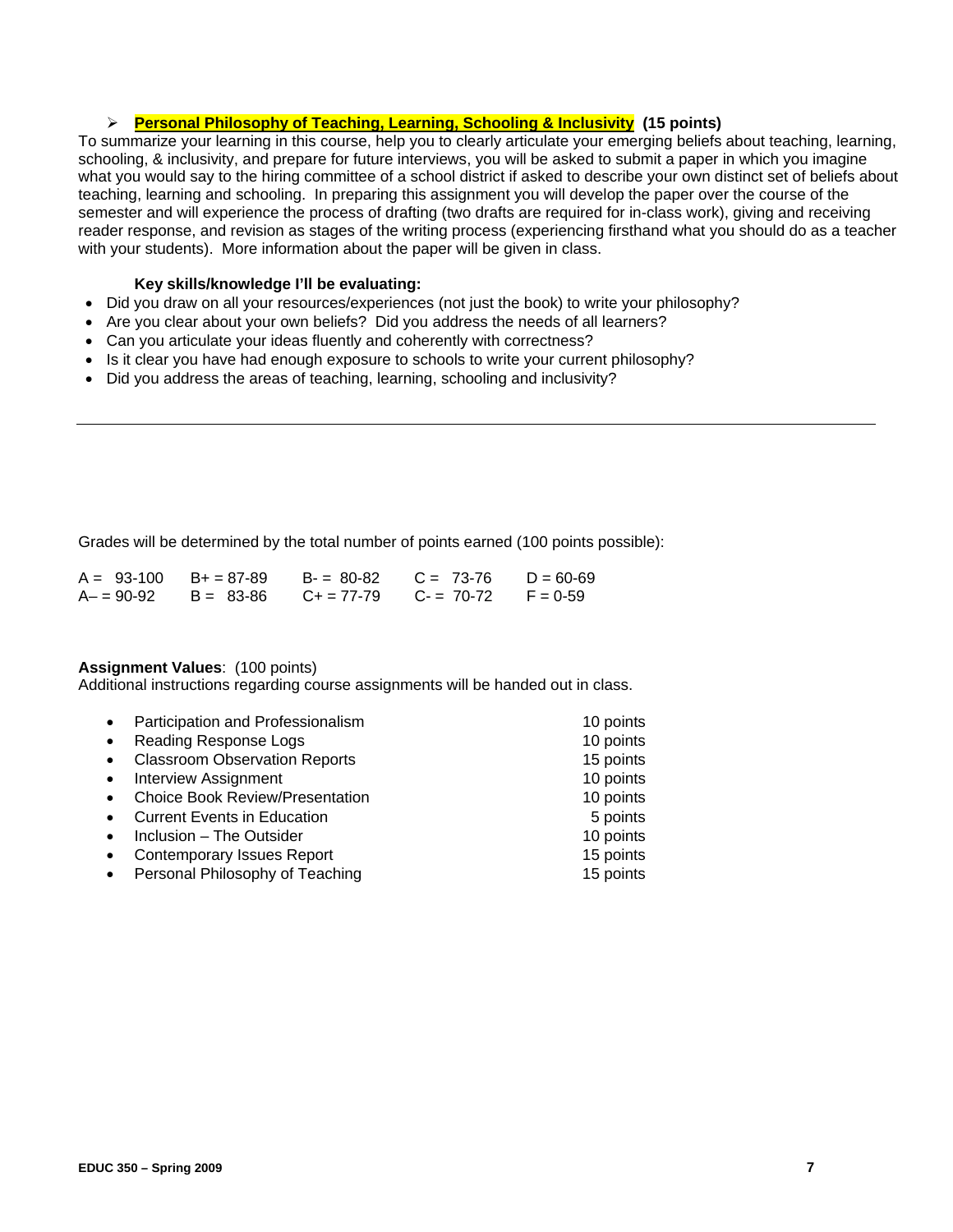#### **A Holistic View on Grades and Performance**

**This course will begin to prepare you for a career in which you will significantly impact human lives. No amount of training will ever be enough. Giving less than 100% is not sufficient. Therefore, your instructor assumes everyone in the class will aim to perform at the highest level possible.** 

Following are characteristics of an "A" student.

# *An "A" student is one who:*

- $\triangleright$  completes all assignments on time and demonstrates the ability to summarize, analyze, and/or reflect at high levels.
- $\triangleright$  varies sources of information for assignments, demonstrating high degree of effort in pursuing varied perspectives around important educational issues.
- $\triangleright$  completes all the reading assignments and develops thoughtful and thorough responses.
- $\triangleright$  produces papers that reveal a commitment to self-discovery and learning.
- $\triangleright$  produces papers at a professional level in terms of both writing and content.
- $\triangleright$  develops a high quality presentation, demonstrating significant learning around a contemporary issue.
- $\triangleright$  presents confidently and intelligently, demonstrating effective teaching skills.
- $\triangleright$  completes assignments in/out of class with a focus on learning and exploration, pushing him/herself to better understand the profession through quality work.
- $\triangleright$  attends every class meeting and is fully engaged during class.
- $\triangleright$  pushes him/herself to new understandings by participating in discussions, sharing his/her opinions, and valuing others' perspectives.
- $\triangleright$  contributes to the positive environment of the class by respecting all members.
- complexities of the education profession and to demonstrate learning around course goals.  $\triangleright$  completes the Personal Philosophy of Education paper to reveal significant understanding of the
- $\triangleright$  completes all field experience work (45 hours, 3 different settings, & 5 written reports) with high quality analysis and reflection, and a willingness to "stretch" beyond what s/he already knows.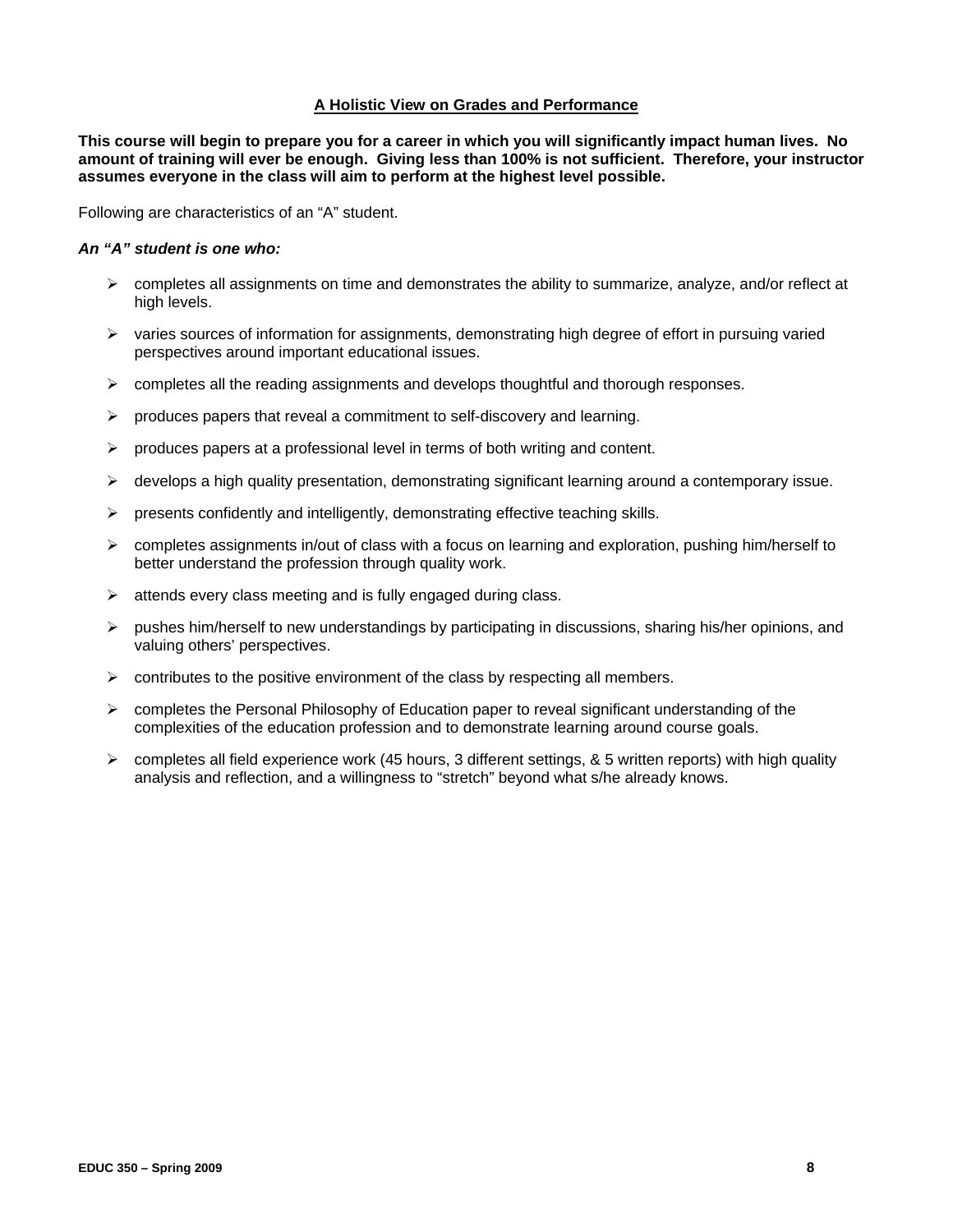# **EDUC 350 -- Anticipated Schedule**

| Wk           | <b>Date</b> | <b>Topic</b>                                                                         | <b>Reading</b><br>(Logs)                                 | <b>Assignment</b>                                                              |  |
|--------------|-------------|--------------------------------------------------------------------------------------|----------------------------------------------------------|--------------------------------------------------------------------------------|--|
| $\mathbf 1$  | 1/20        | Course Introduction<br>Why Teach?                                                    |                                                          |                                                                                |  |
| $\mathbf{2}$ | 1/27        | Teaching & Learning for 21 <sup>st</sup> Century<br>GG: 1                            |                                                          | Current Events (CE) # 1<br>Small photo for me to keep $\odot$                  |  |
| 3            | 2/3         | Becoming an Effective Teacher<br>GG: 2                                               |                                                          | CE#2                                                                           |  |
| 4            | 2/10        | Developing a Professional Stance<br>The Credentialing Process                        | GG: 6                                                    | CE#3<br><b>Interview Assignment</b>                                            |  |
| 5            | 2/17        | <b>Organizing Structures of Schools</b>                                              | GG: 7                                                    | CE#4                                                                           |  |
| 6            | 2/24        | <b>Forming Philosophical Perspectives</b><br>Middle Schools Then and Now             | GG: 8                                                    | CE#5<br>Ed Philosophy - Draft 1                                                |  |
| 7            | 3/3         | Including Inclusion<br>F.A.T.City                                                    | VT: 1, 2<br>CE#6<br><b>Classrm Obs Reports 1 &amp; 2</b> |                                                                                |  |
| 8            | 3/10        | Contemporary Issues partner work - Part I - Library Research                         |                                                          |                                                                                |  |
| 9            | 3/17        | Lives & Work of Teachers - Choice Book                                               |                                                          | CE#7<br><b>Choice Book Groups Present</b><br><b>Individual CB Book Reviews</b> |  |
| 10           | 3/24        | Contemporary Issues partner work - Part II - Presentation Development w/ Power Point |                                                          |                                                                                |  |
|              | 3/31        | <b>SPRING BREAK</b>                                                                  |                                                          |                                                                                |  |
| 11           | 4/7         | More on Inclusion                                                                    | $VT:3+$<br>2 Voices                                      | CE#8<br>CI Groups #<br><b>Inclusion - The Outsider</b>                         |  |
| 12           | 4/14        | Governing the Educational System<br><b>High School Stories</b>                       | GG: 9                                                    | CE#9<br><b>Classrm Obs Reports 3 &amp; 4</b>                                   |  |
| 13           | 4/21        | Understanding Rights/Responsibilities                                                | GG: 10                                                   | CE # 10<br>CI Groups #<br><b>Ed Philosophy--Draft 2</b>                        |  |
| 14           | 4/28        | <b>Financing Teachers and Schools</b>                                                | GG: 11                                                   | CI Groups #<br><b>Ed Philosophy Final Paper</b>                                |  |
| 15           | 5/5         | © Final Discussions ©                                                                |                                                          | CI Groups #<br><b>Classrm Obs Report 5</b><br><b>Classrm Obs Record (Log)</b>  |  |